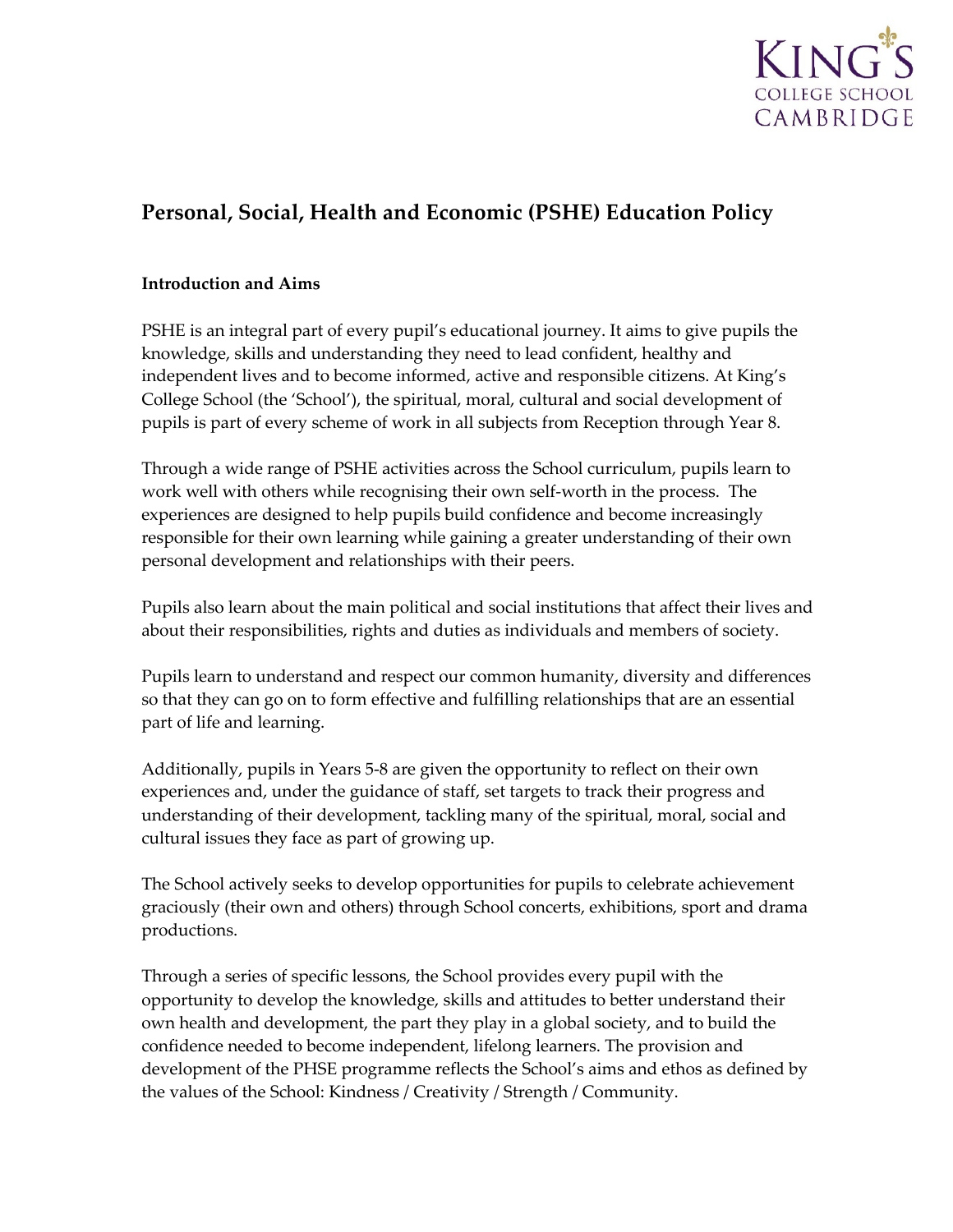# **Teaching Objectives**

The National Curriculum seeks to teach PSHE through three core themes:

- Health and Wellbeing
- Relationships
- Living in the Wider World

The School follows the PSHE Association Programme of Study combined with bespoke materials designed to enhance and extend the curriculum throughout the School. This programme includes EYFS and the areas of study are set out below:

Key Stages 1-3:

- a) Developing confidence and responsibility and making the most of their abilities;
- b) Preparing to play an active role as citizens;
- c) Developing a safe and healthy lifestyle;
- d) Developing good relationships and respecting the differences between people.

EYFS:

- Communication and language
- Physical development
- Personal, social and emotional development

# **Curriculum Organisation**

PSHE lessons are delivered once a week in 30-40 minute lessons (depending on timetabling) across the whole school. In Pre-Prep, pupils have a dedicated fortnightly period of PSHE. This is delivered by the class teaching team. PSHE is also taught during form periods more regularly responding to issues as they arise in the form. In all other year groups, pupils have a dedicated weekly period of PSHE which is taught by form tutors or by the Head of PSHE in the case of timetabling restrictions.

The Heads of Pre-Prep and Juniors oversee the planning and preparation of the lessons for Reception through Year 4, in consultation with the Head of PSHE. In Years 5-8, the Head of PSHE shares the writing and planning of activities with form tutors, in order to ensure that schemes of work accurately reflect the needs of specific cohorts. Plans are reviewed in the preceding term to ensure that the content and supporting resources remain current and relevant. Preference is given to PSHE Association quality-assured resources in planning and delivery. Any immediate issues that present themselves in the School community are managed on an as needed basis and may become a focus of PSHE that week for the relevant groups. PSHE is also identified and taught through other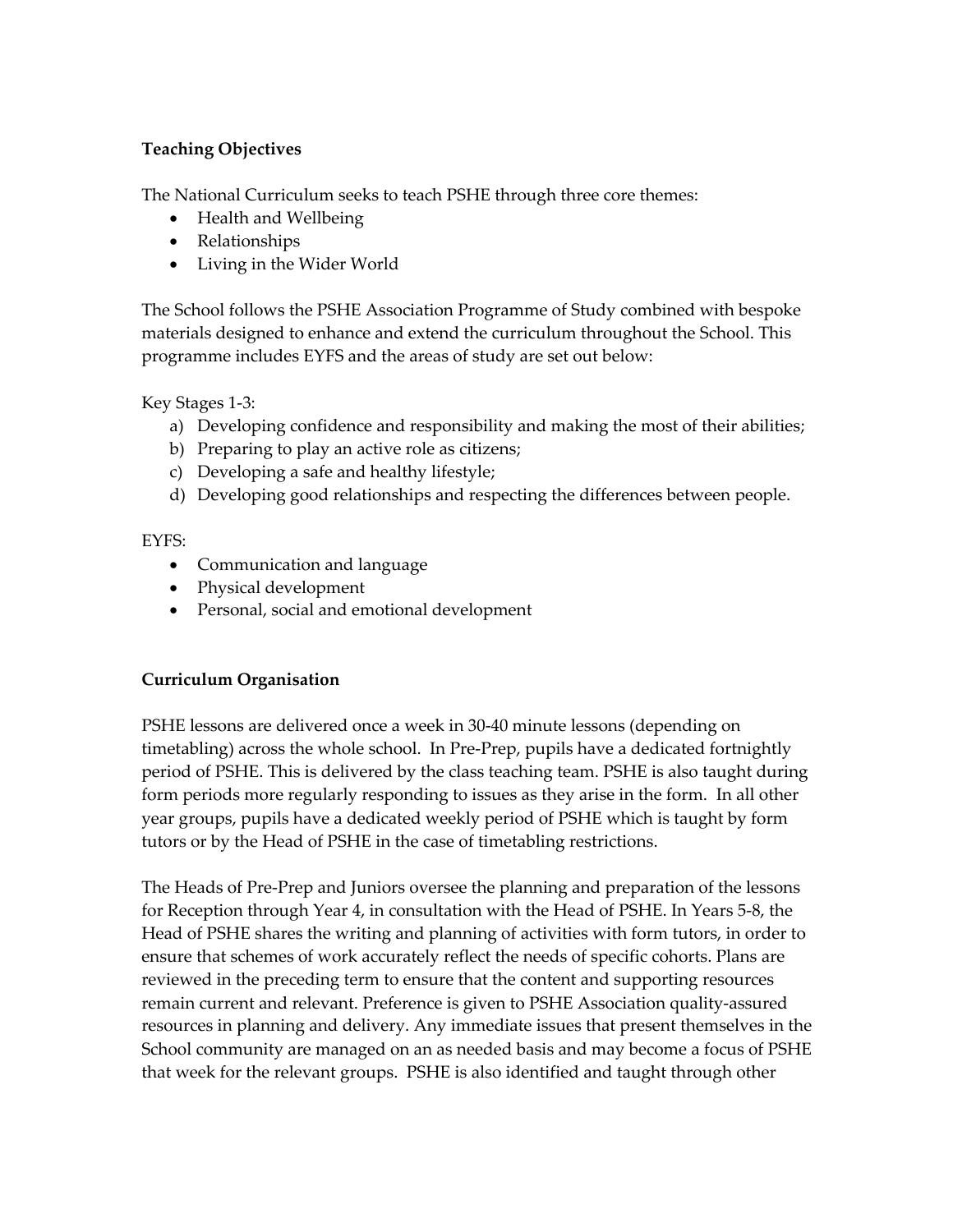areas of the curriculum and the learning objectives are planned alongside the subject learning objectives.

Curriculum enrichment and extended activities are encouraged and school trips and visiting speakers from all subject areas contribute greatly to the programme. Events that happen throughout the year also provide further opportunities for a broader provision: specific school assemblies, the Year 8 Leavers' Programme, Activity Week and various charity days.

# **Relationship and Sex Education (RSE)**

Relationship and Sex Education (RSE) involves learning about emotional, social and cultural development and includes learning about relationships, diversity, sexuality and personal identity.

The aims of RSE are to ensure pupils learn about different types of relationships including friendships, family relationships and dealing with strangers and how all of them may affect health and wellbeing, including mental health. Pupils in Years 7 and 8 also learn about intimate relationships.

Through PSHE lessons and activities, pupils learn how to recognise, understand and build healthy relationships, including self-respect and respect for others, commitment, tolerance, boundaries and consent. Pupils also learn how to manage conflict and how to recognise unhealthy relationships.

RSE is delivered through the School's PSHE curriculum. Pupils in Reception through Year 6 are taught Relationship Education in an age-appropriate way through their weekly PSHE lessons. Pupils in Years 7 and 8 are taught Relationship and Sex Education through their PSHE lessons with some of the biological aspects covered through the Science curriculum.

A specific section of the School Portal has been created to show parents which criteria are covered in each year group, in the context of the wider PSHE curriculum. This also includes a 'comment box', so that parents are able to engage in dialogue with the School.

#### **Parents Right to Withdraw**

It is the School's belief that RSE is best delivered in its entirety, in order to provide children with a balanced and informed understanding of their rights and responsibilities, and to best safeguard them from potential harm. Nonetheless, parents of pupils in Years 7 and 8 have the right to request that their child be withdrawn from some or all of Sex Education, but not from Relationships Education or from teaching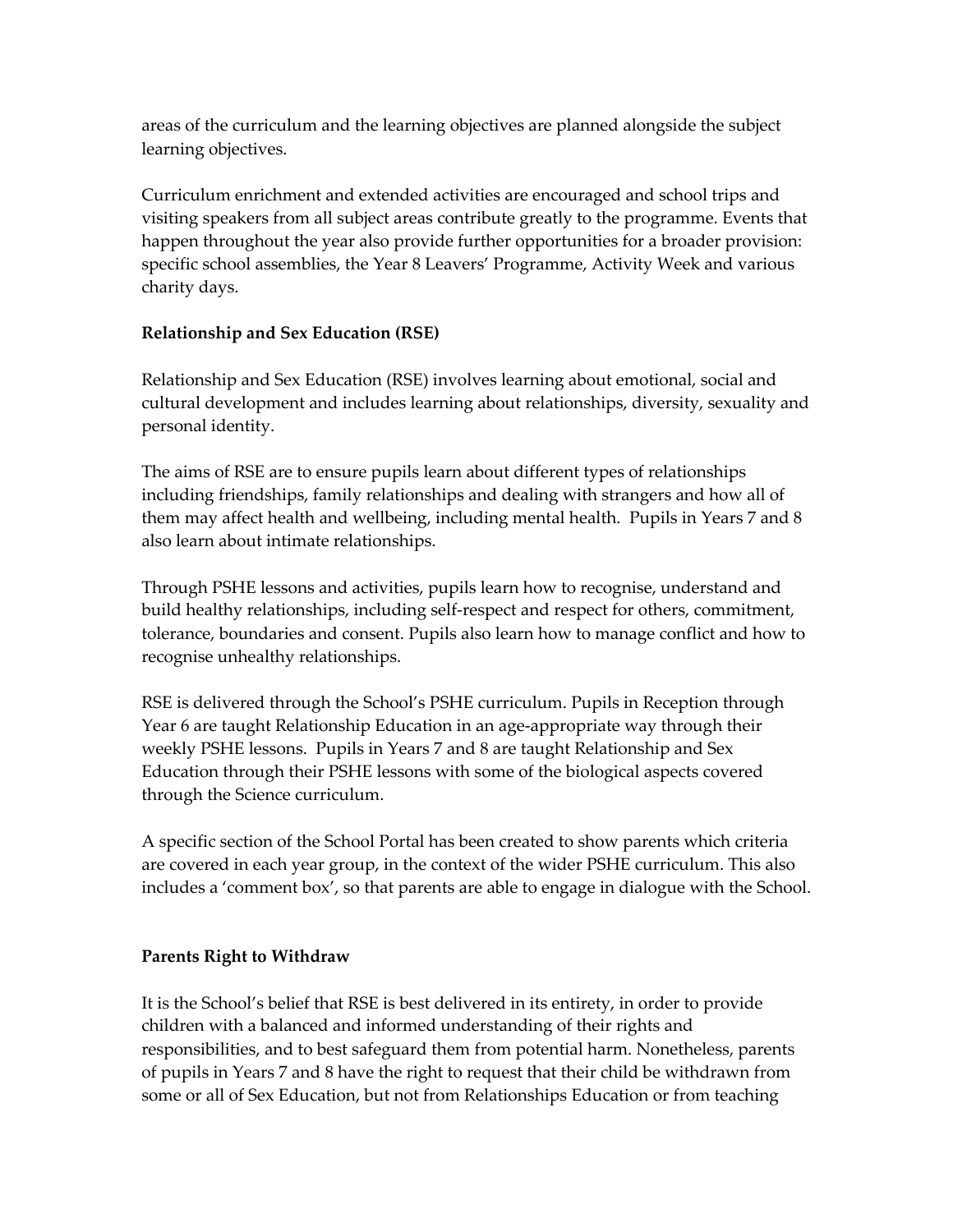around sexual reproduction which falls within the Science curriculum. Requests for withdrawal should be put in writing and addressed to the Head. The Head will discuss the request with parents and an outcome will be agreed.

# **Health Education**

Health Education is provided as part of the School's PSHE curriculum. While the Department for Education's guidance on Health Education does not apply to independent schools, the School has taken on board the principles in the government guidance in the planning of an age-appropriate curriculum through the PSHE Association's Programme of Study.

# **Pupils with Special Educational Needs and Disabilities (SEND)**

Relationships Education, RSE and Health Education must be accessible for all pupils. It is the school's view that personalised, high quality PSHE teaching will ensure that all pupils are able to access the curriculum. The school is aware that some pupils with special educational needs and disabilities are more vulnerable to exploitation, bullying, and peer on peer abuse; staff who teach pupils with special educational needs and disabilities are advised to plan PSHE lessons sensitively and appropriately and with due regard to each pupil's particular needs and stage of development.

Further information may be found in the School's *Special Educational Needs and Disabilities (SEND) Policy.* 

#### **Lesbian, Gay, Bisexual and Transgender (LGBT) Issues**

In teaching Relationships Education and RSE, the School aims to create an inclusive and respectful learning environment in which pupils understand the importance of equality for all. The School upholds its obligations under the Equality Act 2010 to not tolerate discrimination of any kind on the defined protected characteristics which include sexual orientation and gender reassignment.

The school ensures that all PSHE teaching in relation to LGBT issues is sensitive and age-appropriate in approach and content. Additionally, the school ensures that this content is fully integrated into the existing programmes of study and is not delivered as a standalone unit or lesson.

#### **Resources**

Resources are kept digitally in a centralised folder on the School network and staff are actively encouraged to use the resources to support their teaching. The Head of PSHE will advise staff of relevant materials and ensure new publications are drawn to their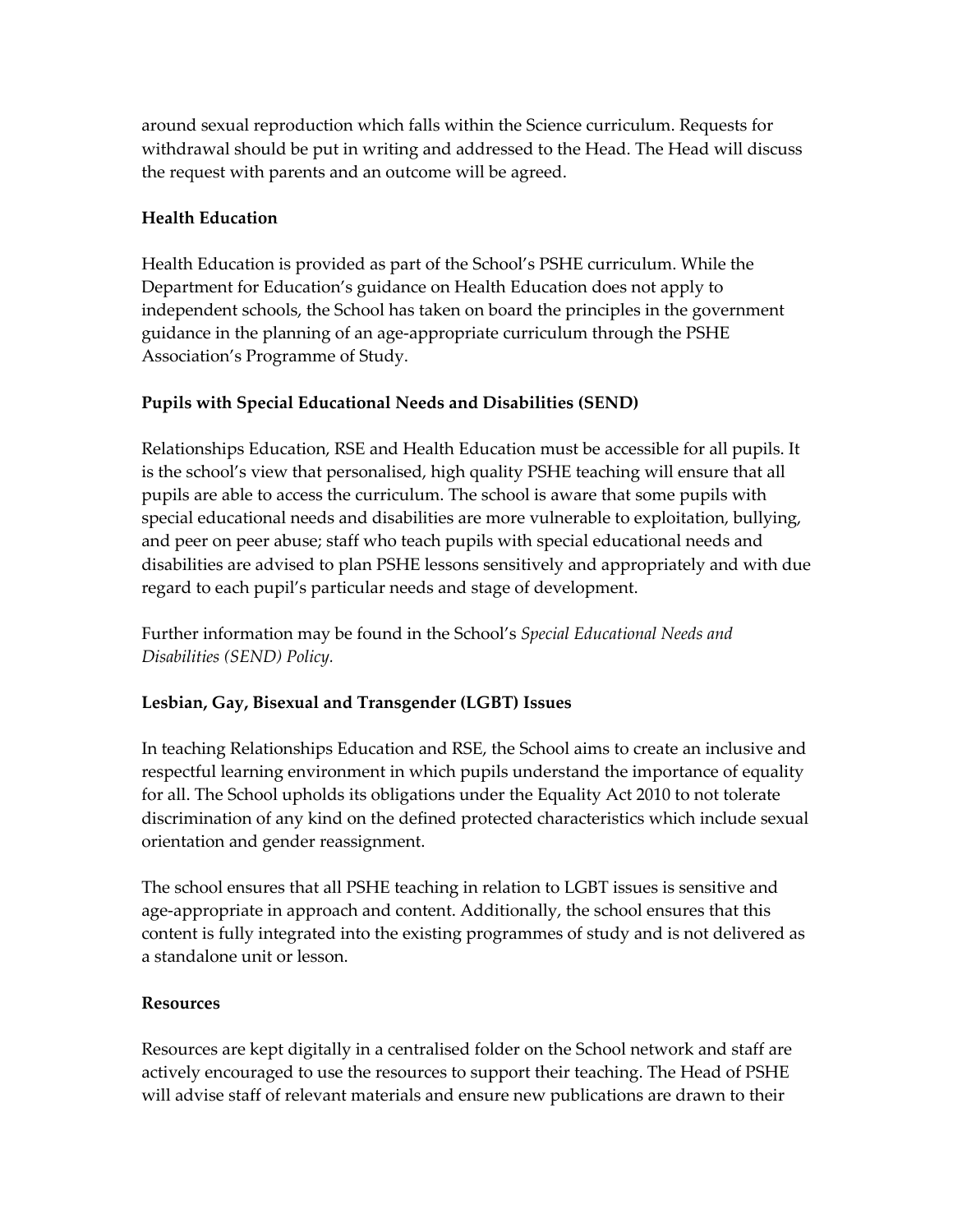attention through regular review of the provision. The PSHE Association's 'Programme Builder', stored on the School network, provides regularly updated links to qualityassured resources, and is the main source of external resources in the department.

The School Library holds many excellent books and teachers are encouraged to use the Library to support and extend the topics being taught. Books should be age appropriate and should be reviewed by the teacher before using.

The internet is also a valuable resource. Teachers must ensure they have looked at all websites prior to their lesson and that the material viewed is only used to enhance pupils' learning.

Visitors invited as part of the PSHE curriculum should be fully briefed as to their role in the lesson. They should also know what prior learning has taken place so that they have a better understanding of their contribution. Please see the School's *Visiting Speaker Policy* for further details.

#### **Promoting Fundamental British Values**

The School is committed to providing a secure environment for all pupils, staff and visitors where there is no place for the expression of extremist views of any kind. The School will provide a safe forum where teachers can encourage and facilitate pupils' discussion of controversial issues without bias or discrimination. The School's PSHE curriculum is dedicated to promoting fundamental British values to help further the rounded development of our pupils. Please see the School's *Preventing Extremism and Radicalisation Policy* for further details.

# **Equal Opportunities**

The School aims to provide all pupils the opportunity of receiving high quality PSHE teaching regardless of gender, race, belief, sexuality, background or ability. All children will have access to appropriate resources available in School, which reflect a multicultural society without stereotyping or discrimination.

#### **Reflection and Feedback**

Pupils across the whole school are assessed on their learning in an age-appropriate way. Teachers in Reception through Year 2 capture pupil progress through various activities designed to identify where pupils need extra support or intervention. Pupils in Years 3-8 complete self-assessments, surveys, and reflections to assess their perception of the learning. Teachers also complete an assessment of pupils' learning within their PSHE books. The feedback delivered is used to inform future planning of the curriculum and